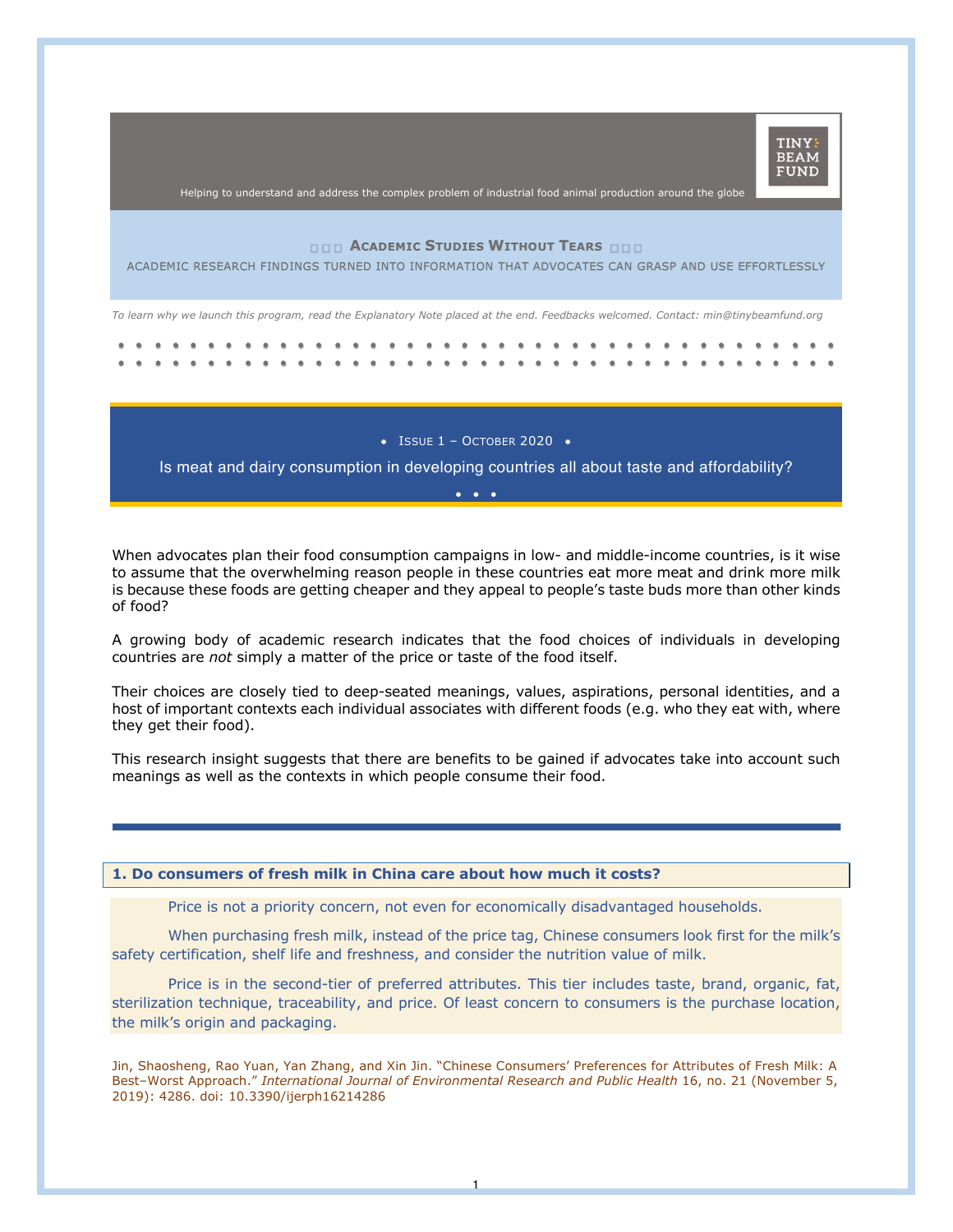## **2. Why do Christians in India like/don't like meat?**

Whether they like meat or not depends on a host of factors that shift and develop over time.

Their meat consumption patterns are shaped, for example, by their caste and religion, their gender, age, status, their desire to use meat to forge positive identities. External events and developments – from national anti-cattle slaughter campaigns to messages of food activists – also play a role.

A bit more info:

- "meat-consumption can sometimes be status-enhancing or a powerful act of defiance"
- "When Hindu nationalism dominated the political scene in the late 1990s, for example, celebrating beef as prestigious rather than ritually polluting was, for many Christians and Dalits, part of an oppositional politics of identity. This dynamic is now significantly complicated by the overlaying of other events, actors and voices, such as those of environmentalists and the meat industry."
- "The acceptability of meat consumption for Indian Christians varies considerably across regions, denominations and socio-economic divides."
- "Meat consumption, then, was a malleable symbol by which people distinguished themselves as particular kinds of people."

Staples, James. "Beef and Beyond: Exploring the Meat Consumption Practices of Christians in India." *Ethnos* 82, no. 2 (March 15, 2017): 232–251. doi: 10.1080/00141844.2015.1084017

• • •

## **3. In the Indian state of Gujarat, is there really a recent shift to more animal-based food?**

Gujarat is an economically advanced state and a major producer of dairy, poultry and fish, while maintaing a strong vegetarian identity and cuisine.

Is more animal-based food eaten there recently? It is not a simple "Yes" or "No". For example, some foods are acceptable at certain times and on certain occasions but not other times.

Caste and socio-economic positions influence dietary choices. So is the different norms and values attached to foods (e.g. what is considered "pure" and "impure"), and varied eating practices.

A bit more info:

- "A recent [2018] article based on national surveys clearly stated that characterising India as a vegetarian land is a misrepresentation of reality since 'the vegetarian population of India is at best 31% and realistically less than 20%'."
- ". . .the linear model of nutrition transition driven by a 'natural' ambition to eat animal proteins, favoured or limited by income, food supply and physiological needs, may appear relevant at the macro-scale of nutrient categories, but requires a nuanced culture-specific analysis to reveal the variety of animal based food preferences or avoidances."
- "This Indian case reveals that dietary change is not unidirectional towards the Western model but each culture has a unique form of transition."

Fourat, Estelle, Shagufa Kapadia, Urvi Shah, Vaishali Zararia, and Nicolas Bricas. "Understanding Transition in Animal Based Food Consumption: A Case Study in the City of Vadodara in Gujarat (India)." *Review of Agricultural, Food and Environmental Studies* 99, no. 2 (2018): 189–205. doi: 10.1007/s41130-018-0076-7

2

• • •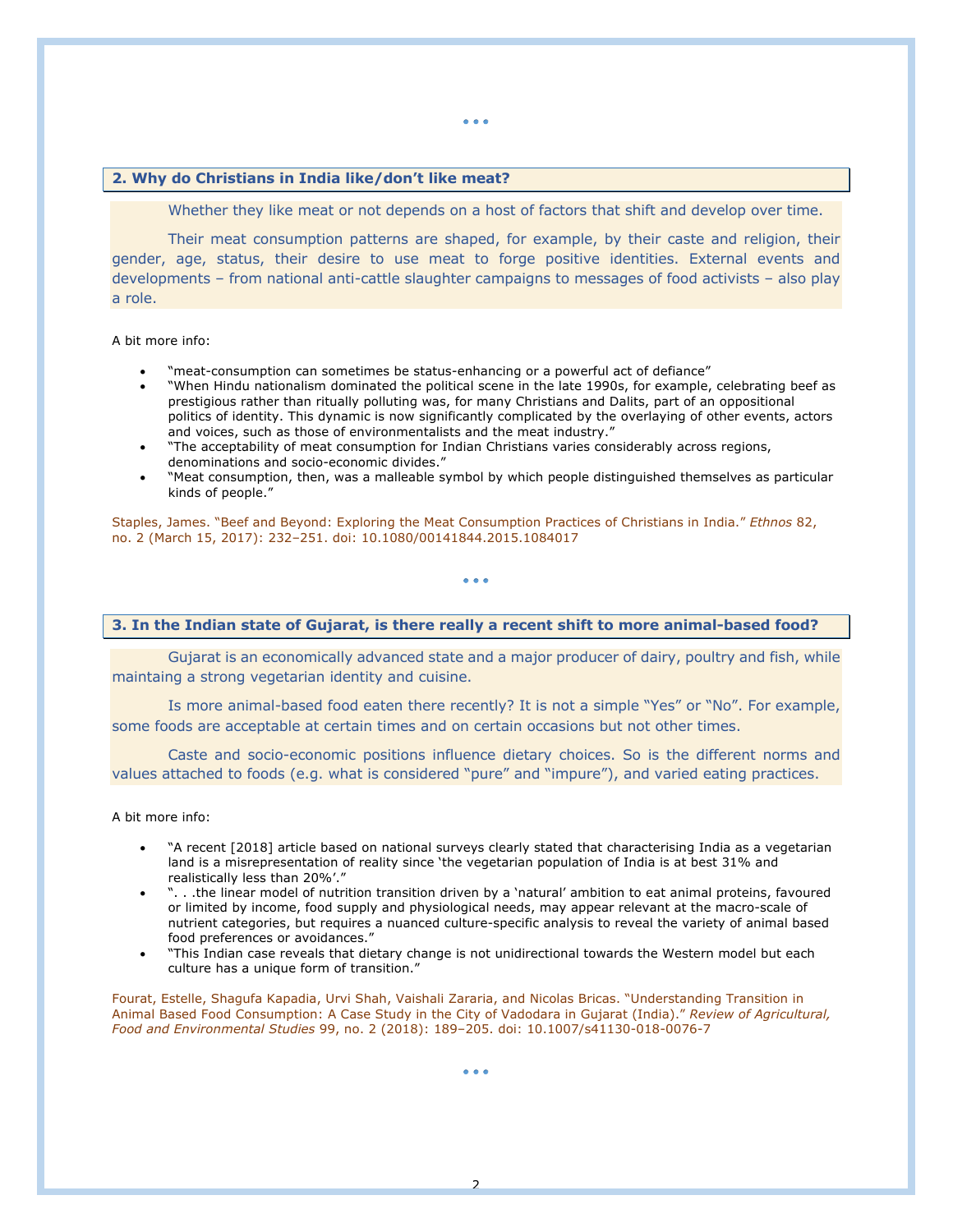# **4. When people in a country have more money, they eat more animal-based food. Right?**

## Not necessarily.

Researchers analyzed FAO data of 183 countries for 1961-2011, and found that "counterintuitively, the pattern of meat protein consumption does not always follow the pattern of rising annual per capita GDP".

Although there has been an undeniable rise in the consumption of animal-based food in emerging economies in this period, "for similar degrees of economic development, the composition of ABPs [animal-based protein] and the position of meat within this category vary significantly among countries, suggesting that historical, geographical, cultural and religious factors may be involved."

For example, Japan's animal protein intake is way below the average for high-income countries.

Sans, P., and P. Combris. "World Meat Consumption Patterns: An Overview of the Last Fifty Years (1961–2011)." *Meat Science* 109 (2015): 106–111. doi: 10.1016/j.meatsci.2015.05.012

#### • • •

# **5. Which food is considered "tasty" in South and Southeast Asia mega-cities?**

One would think that it is entirely up to each individual's own innate taste buds to determine whether a mouthful of food is "tasty" or not.

But this explanation does not tell the whole story for middle-class residents of Bangalore and Metro Manila.

Taste preferences of these persons are subject to various influences. The kinds of food they consider to be "tasty" depend on: 1) Whether the person is competent in preparing meals at home, or eats out. 2) The choice of food available at the site where the food is consumed. 3) The meaning each person has regarding what constitutes a "tasty meal".

Sahakian, Marlyne, Czarina Saloma, and Sunayana Ganguly. "Exploring the Role of Taste in Middle-Class Household Practices: Implications for Sustainable Food Consumption in Metro Manila and Bangalore." *Asian Journal of Social Science* 46, no. 3 (January 1, 2018): 304–329. doi: 10.1163/15685314-04603005

• • •

### **6. "Macro narratives" mold people's food choices in Argentina**

What are "macro narratives" or "macro tales"? These are narratives "that circulate in the common sense of people, and that guide them in the moment of making decisions". They are the words and stories "heard in the family, the media, among friends", the things "remembered from school", the discussions circulating in institutions respected by society.

In Argentina, there are powerful macro narratives strongly in favor of meat consumption and disapproving of veganism.

A bit more info:

• ". . . the consumption of meat is representationally linked to wealth, abundance and health, and also to popular festivities and to get-togethers with family and friends. Not eating meat is associated with poverty, malnutrition, weakness and disease, and vegetarianism in males is often used to joke about their lack of virility."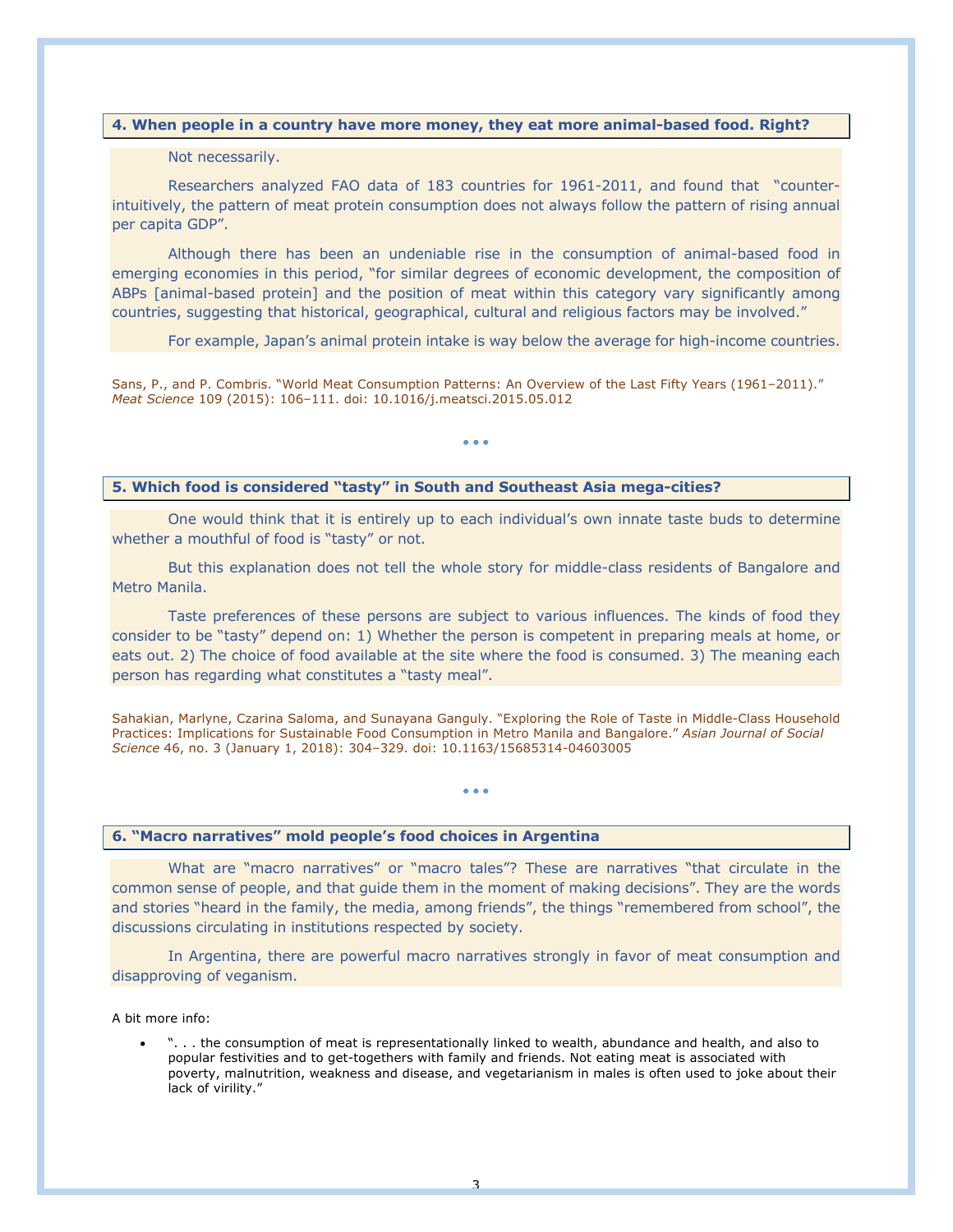• "If you ask any Argentinean what food is national, he will answer "asado", "empanadas salteñas" (a pasty filled with chopped meat), etc. All of these contain meat. Cooking with meat is part of the national identity . . ."

Navarro, Alexandra. *Food and Culture in Argentina: Perceptions of Plant-Based Diets, Stigmatization of Veganism and Current Challenges of Activism to Reduce (and End) Animal Consumption*. Tiny Beam Fund, 20 Apr. 2020. https://doi.org/10.15868/socialsector.36571

• • •

## **7. What it takes to assemble "a decent meal" in Cuba**

Cubans experience serious economic challenges and food shortages. It is hard for them to secure enough food for their needs. But in spite of this situation, they do not simply get hold of the cheapest food they can find when they try to put together "a decent meal".

The way they go about acquiring food and their views on the sort of food that meet their personal standards are "intricately linked to the local moral stances on what it means to be a good person, family member, community member, and ultimately, a good Cuban".

Garth, Hanna. *Food in Cuba: The Pursuit of a Decent Meal*. Stanford University Press, 2020. ISBN: 9781503604629 (hardcover); 9781503611092 (paperback); 9781503611108 (ebook)

• • •

### **8. Why do people in Vietnam go to McDonalds and steak houses?**

After the government implemented successful economic reforms and joined the WTO in 2007 in order to lift Vietnam out of poverty, fast-food chains such as McDonalds and KFC opened their doors to customers in Vietnam for the first time. People there began to acquire a taste for this type of food.

But it is not solely the taste of "Big Macs" and fried chicken wings that draws customers to these eateries.

After decades of food insecurity, people in Vietnam regard meat as a symbol of good economic development that enhances their lives and as a mark of distinction that they have achieved.

Furthermore, "foreign-inspired food practices" such as eating at steak restaurants or celebrating children's birthdays at fast-food chains "come with significant social status attached".

### A bit more info:

- "individual choice is a small part of the complex processes that determine consumption patterns"
- "My point is that not only development per se, but particular forms of development and food regimes in favour of cheap, mass-produced meat through domestic production and imports, create the necessary back-drop for rapidly increasing meat consumption."
- "An understanding of everyday life and the practices through which meat reaches people's shopping bags, plates and mouths, is needed in order to understand why and how people actually eat more meat."

Hansen, Arve."Meat consumption and capitalist development: The meatification of food provision and practice in Vietnam." *Geoforum* 93, (July 2018): 57–68. doi: 10.1016/j.geoforum.2018.05.008